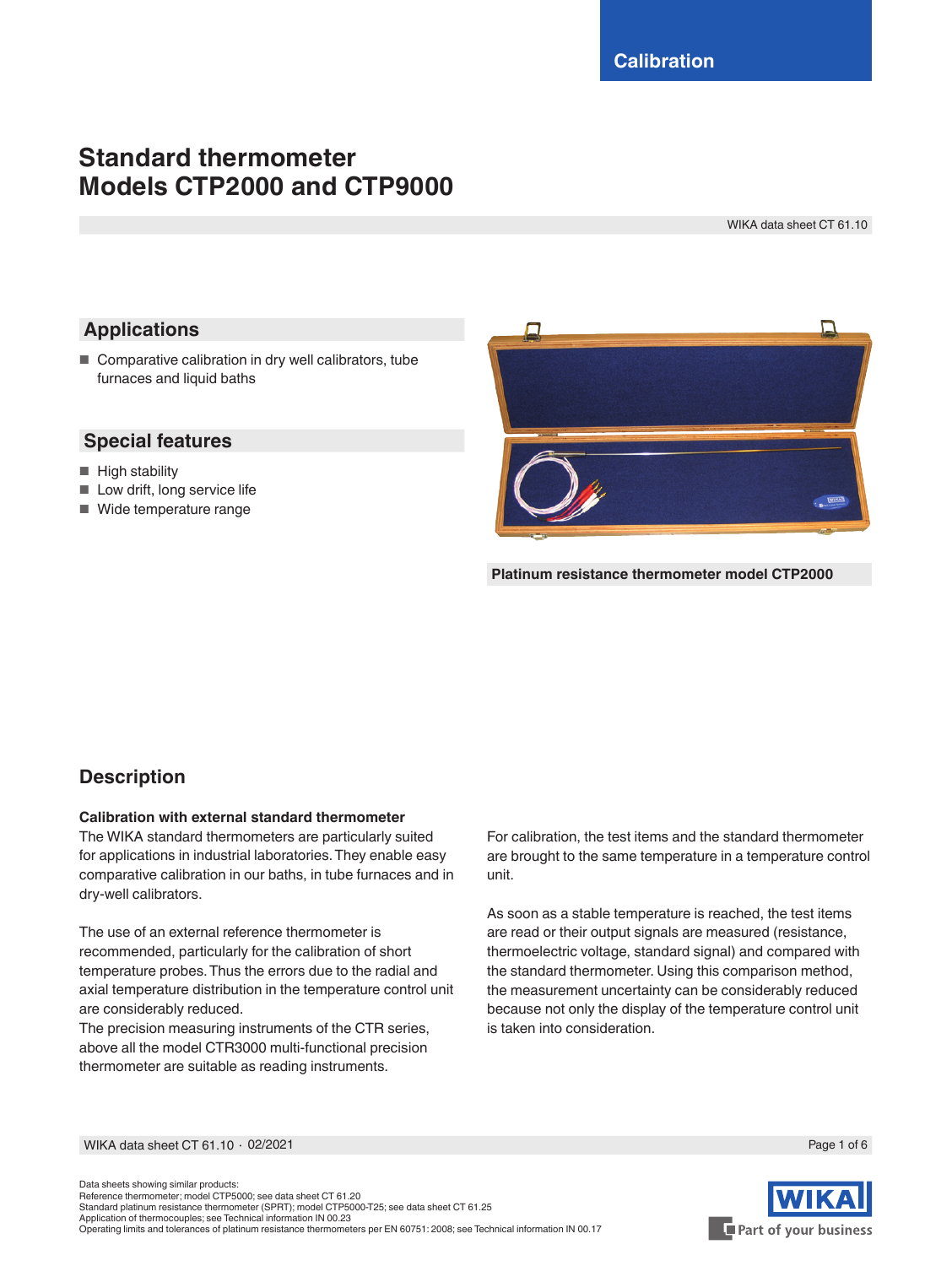# **Specifications**

| <b>Platinum resistance thermometer</b> | <b>Model CTP2000</b>                                                                                                                                                                       |
|----------------------------------------|--------------------------------------------------------------------------------------------------------------------------------------------------------------------------------------------|
| Specific probe data 1)                 |                                                                                                                                                                                            |
| Temperature range                      | $-200+450$ °C [ $-328+842$ °F]                                                                                                                                                             |
| Resistance at 0 °C [32 °F]             | $100 \Omega$                                                                                                                                                                               |
| Temperature coefficient                | $\alpha = 0.003850$ 1/K                                                                                                                                                                    |
| Annual drift                           | <50 mK (Previous ageing is required. Recommendation = 450 °C [842 °F] over 100 h)<br>< 20 mK (Previous ageing is required. Recommendation = $300^{\circ}$ C [572 $^{\circ}$ F] over 100 h) |
| Recommended measuring current          | 1 <sub>m</sub> A                                                                                                                                                                           |
| Sheath material                        | Stainless steel                                                                                                                                                                            |
| <b>Dimensions</b>                      |                                                                                                                                                                                            |
| Probe length                           | $I = 500$ mm [19.69 in]                                                                                                                                                                    |
| Probe diameter                         | $d = 4$ mm [0.16 in]                                                                                                                                                                       |
| Cable                                  |                                                                                                                                                                                            |
| Length                                 | 2 m [6.56 ft]; stripped and tin-coated                                                                                                                                                     |
| Connection                             | 4 mm banana plug<br>For 4-wire connection                                                                                                                                                  |
| Case                                   |                                                                                                                                                                                            |
| <b>Dimensions</b>                      | 680 x 170 x 70 mm [26.77 x 6.69 x 2.76 in]                                                                                                                                                 |
| Weight                                 | 2.4 kg [5.29 lbs.] (including thermometer)                                                                                                                                                 |

1) Specifications may deviate; they depend on the use of the thermometer. The specified values are typical values for use in laboratories.

| <b>Thermocouple</b>           | Model CTP9000 with cold junction                                              |                                                                                       | Model CTP9000 without cold junction                        |                                                   |
|-------------------------------|-------------------------------------------------------------------------------|---------------------------------------------------------------------------------------|------------------------------------------------------------|---------------------------------------------------|
| Specific probe data 1)        |                                                                               |                                                                                       |                                                            |                                                   |
| Temperature range             | $\blacksquare$ 0  1,300 °C [32  2,372 °F]<br>■ 0 1,600 °C [32  2,912 °F]      |                                                                                       |                                                            |                                                   |
| Thermocouple                  | Type S per IEC 584, PtRh 90/10 % Pt                                           |                                                                                       |                                                            |                                                   |
| Tolerance                     | Class 1                                                                       |                                                                                       |                                                            |                                                   |
| Stability                     | < 0.5 K after 250 h at 1,300 °C [2,372 °F]                                    |                                                                                       |                                                            |                                                   |
| Sheath material               | Ceramic C 799                                                                 |                                                                                       |                                                            |                                                   |
| <b>Dimensions</b>             | 01,300 °C<br>$[32 \dots 2, 372 \text{ }^{\circ} \text{F}]$                    | 01,600 °C<br>$[32 \dots 2,912 \text{ }^{\circ}F]$                                     | 01,300 °C<br>$[32 \dots 2, 372 \text{ }^{\circ} \text{F}]$ | 01,600 °C<br>$[32 \dots 2,912 \text{ }^{\circ}F]$ |
| Thermowire dimensions (D x L) | $0.5 \times 1,320$ mm <sup>2)</sup><br>$[0.02 \times 51.97$ in] <sup>2)</sup> | $0.5 \times 1,400$ mm <sup>2)</sup><br>$[0.02 \times 55.12 \text{ in}]$ <sup>2)</sup> | $0.5 \times 620$ mm<br>$[0.02 \times 24.41]$ in]           | $0.5 \times 700$ mm<br>$[0.02 \times 27.56]$ in]  |
| Probe length                  | $I = 620$ mm $[24.41$ in]                                                     | $I = 700$ mm [27.56 in]                                                               | $I = 620$ mm [24.41 in]                                    | $I = 700$ mm [27.56 in]                           |
| Probe diameter                | $d = 7$ mm $[0.28$ in]                                                        |                                                                                       |                                                            |                                                   |
| Cable                         |                                                                               |                                                                                       |                                                            |                                                   |
| Length                        | 2 m [6.56 ft] PVC cable, ends stripped                                        |                                                                                       | 2 m [6.56 ft] compensating cable type S,<br>ends stripped  |                                                   |
| <b>Cold junction</b>          |                                                                               |                                                                                       |                                                            |                                                   |
| Material                      | Stainless steel                                                               |                                                                                       | $\sim$                                                     |                                                   |
| Dimensions (D x L)            | 6 x 250 mm [0.24 x 9.84 in]                                                   |                                                                                       |                                                            |                                                   |

1) Specifications may deviate; they depend on the use of the thermometer. The specified values are typical values for use in laboratories.<br>2) The thermocouple wires are protected against mechanical stress by a metal hose,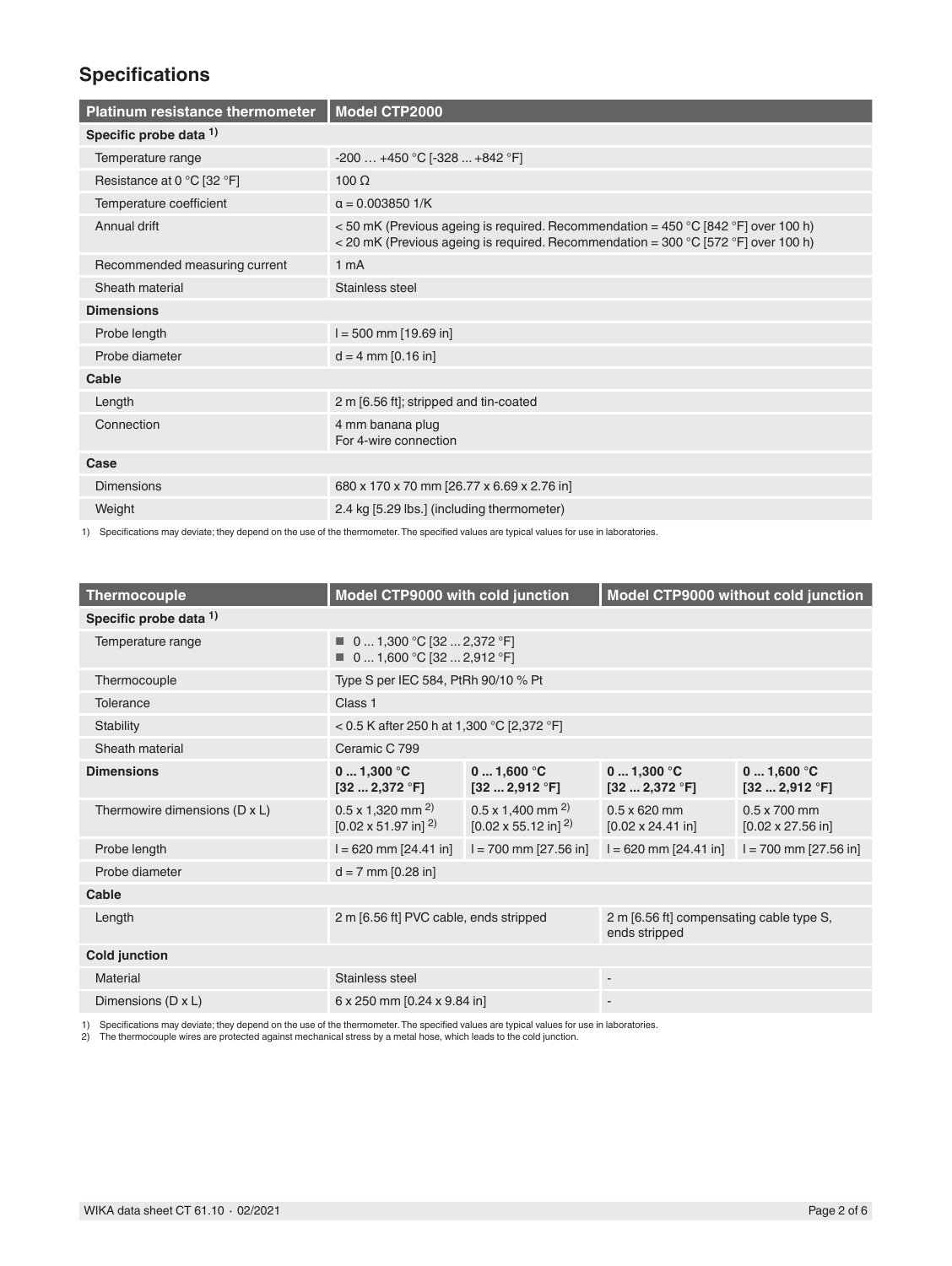## **Optional Approvals**

| Logo                     | Description                                   | <b>Country</b> |
|--------------------------|-----------------------------------------------|----------------|
| $\overline{\phantom{0}}$ | <b>MTSCHS</b><br>Permission for commissioning | Kazakhstan     |

## **Certificates**

| <b>Certificate</b>                           |                                                                                                                 |
|----------------------------------------------|-----------------------------------------------------------------------------------------------------------------|
| Calibration                                  | $\blacksquare$ Without<br>■ 3.1 calibration certificate per DIN EN 10204<br>■ DKD/DAkkS calibration certificate |
| <b>Recommended recalibration</b><br>interval | 1 year (dependent on conditions of use)                                                                         |

Approvals and certificates, see website

### **Platinum resistance thermometer model CTP2000**

#### **Features**

The measuring resistor consists of a platinum winding of highest purity.

All parts are pre-aged in order to remove contamination and distortions.

#### **Measurement technology**

The 4-wire design offers an optimum connection solution for resistance thermometers. The measuring result is affected neither by the lead resistances nor the temperaturedependant fluctuations.

The electrical connections are welded in order to minimise the contact resistance. The connecting wires are bound in a 2 m [6.56 ft] long, shielded connection cable.



**Principle of a platinum winding**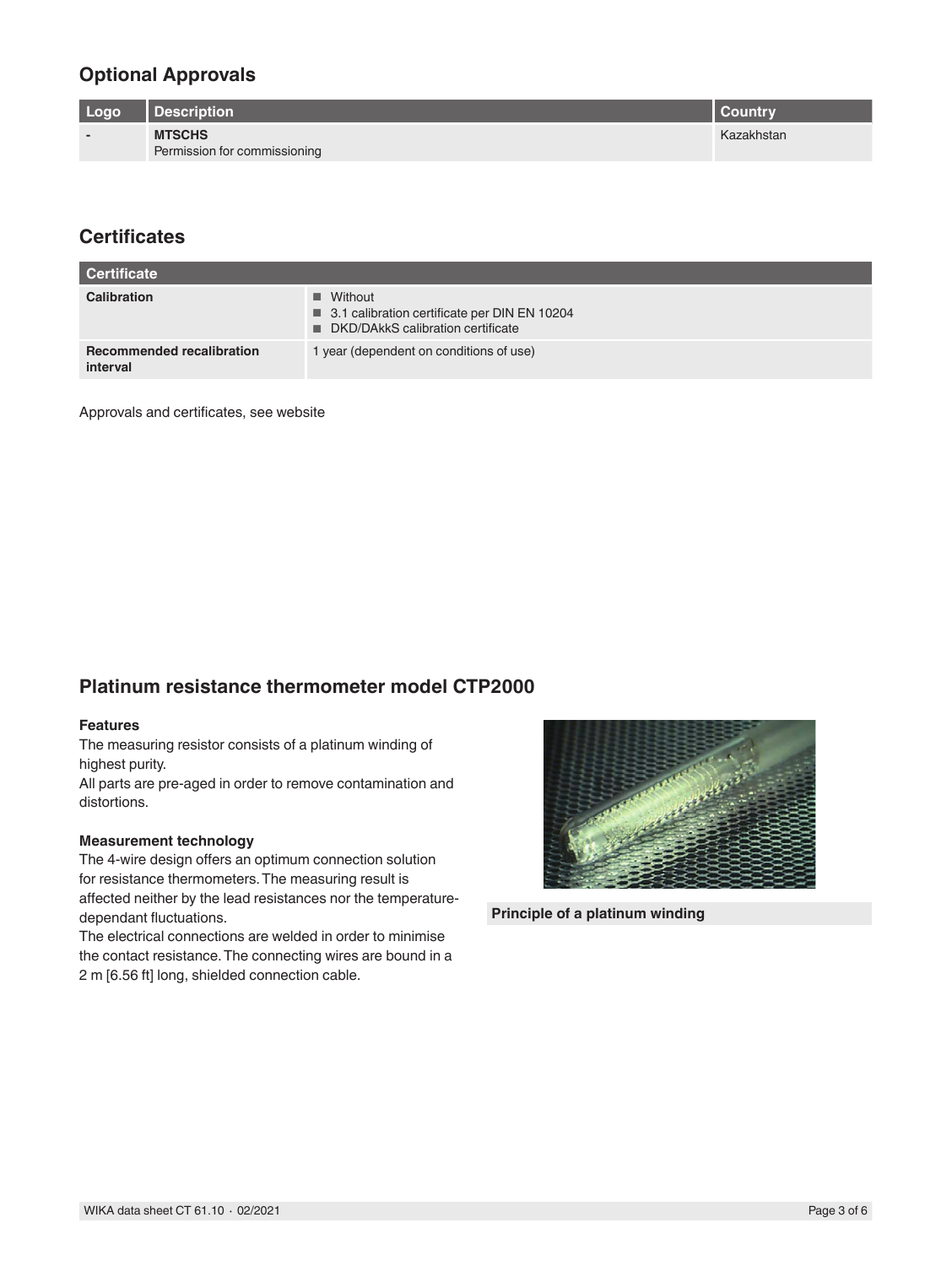# **Thermocouple model CTP9000**

### **Features**

The standard thermometer is a type S element whose nominal composition consists of 90 % platinum and 10 % rhodium (positive leg) against platinum (negative leg) and belongs to the group of noble thermocouples. It is characterised by its high stability. The quality of the thermowell used is essential for stability at high temperatures. For this reason, the high-purity aluminium oxide ceramic C 799 is used.

The type S thermocouple, besides the low ageing drift, also offers the advantage of a low basic tolerance.

#### **Measurement technology**

During measurement it must be ensured that the compensating cables from the measuring point to the cold junction consist of substitute materials which have, in a limited temperature range, the same thermoelectric properties as the materials of the thermocouple. Therefore, at this transition, there is no thermoelectric voltage. This voltage is only generated at the point where the compensating cables are connected to normal copper leads.



**Thermocouple model CTP9000**

### **Calibration**

The standard thermometer should be calibrated once a year. If it is subject to high mechanical stresses, it should be calibrated immediately to guarantee the measurement uncertainty.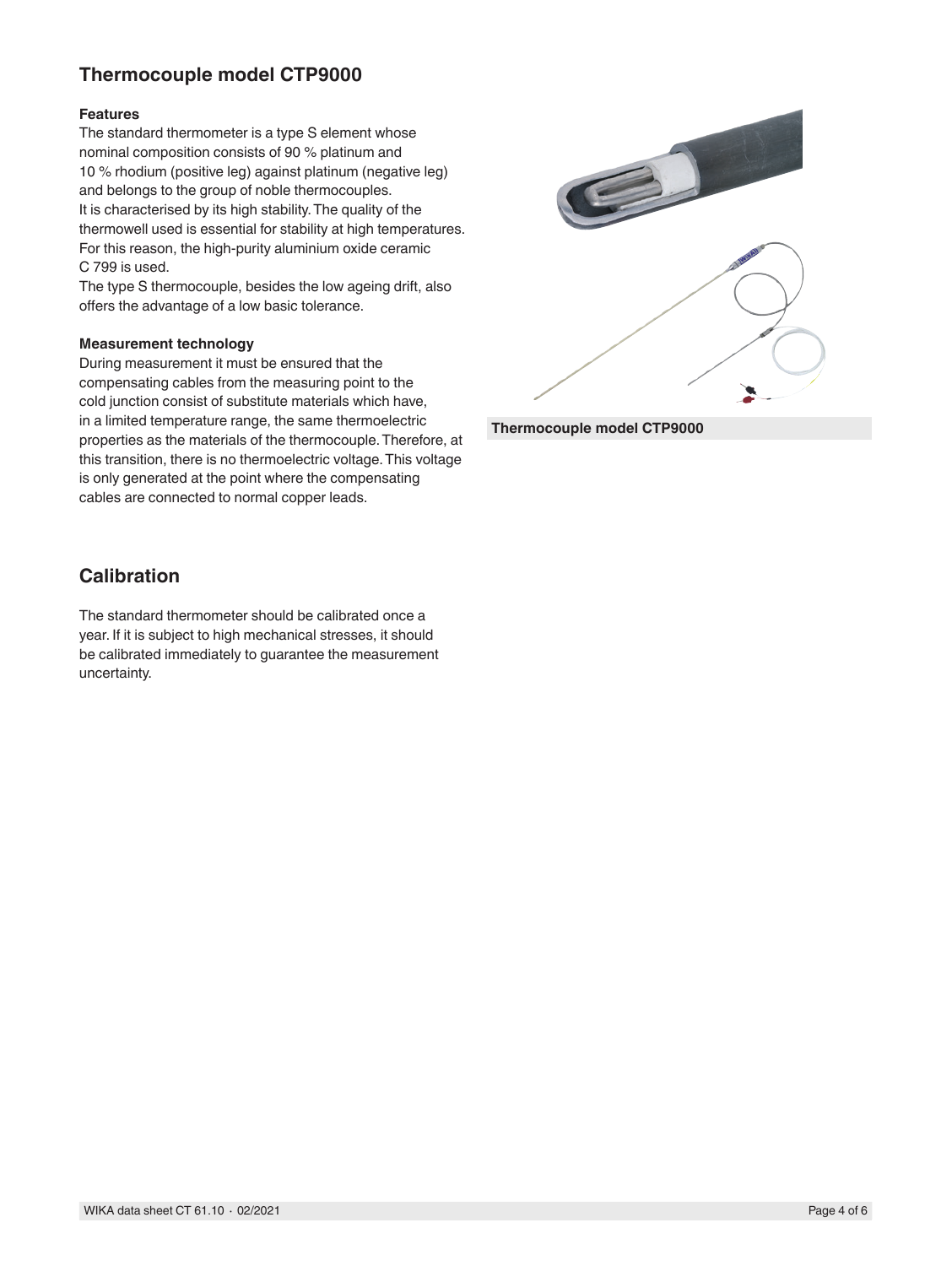### **Automated thermometer calibration for model CTR3000 with model CTx9x00**

The calibration of temperature probes usually requires considerable effort. This test procedure can be significantly simplified by linking an automated reference thermometer with a temperature source. Such an arrangement allows the creation of individual calibration routines which can be called at any time – calibration just by pushing one button.

The model CTR3000 precision thermometer has four input channels: one for the reference sensor and three for test items.

The stable temperature environment required for the calibration is provided, depending on the test item, in a dry-well calibrator or a micro calibration bath.

One calibration process, two stations – this usually means separate preparation and parametrisation of both instruments. With CTR3000, this preliminary stage can be omitted. The precision thermometer can be linked with a corresponding temperature source from the CTx9x00 series via the respective communication interface using a special feature.

This combination creates a hardware unit for individual and reproducible calibration routines where all measured values of the connected thermometers are recorded and the test temperature is provided automatically. The touchscreen user interface of the calibration instrument makes it easier for the operator to enter information.

Each created routine is saved in the precision thermometer and can be called later on. Since the entire calibration process is automatic, the user only needs to press the Start button. The user does not need to be present until the end of the process which may take several hours in some cases. Nevertheless, the user can monitor the test process on the screen of CTR3000, if required. All calibration phases are logged by a data logger and all data is saved. Subsequently, this information can be downloaded to a USB stick, exported to the XML and CSV format and processed. All calibration routines can be reproduced for subsequent test processes.



**Model CTB9100 micro calibration bath with model CTR3000 multi-functional precision thermometer**